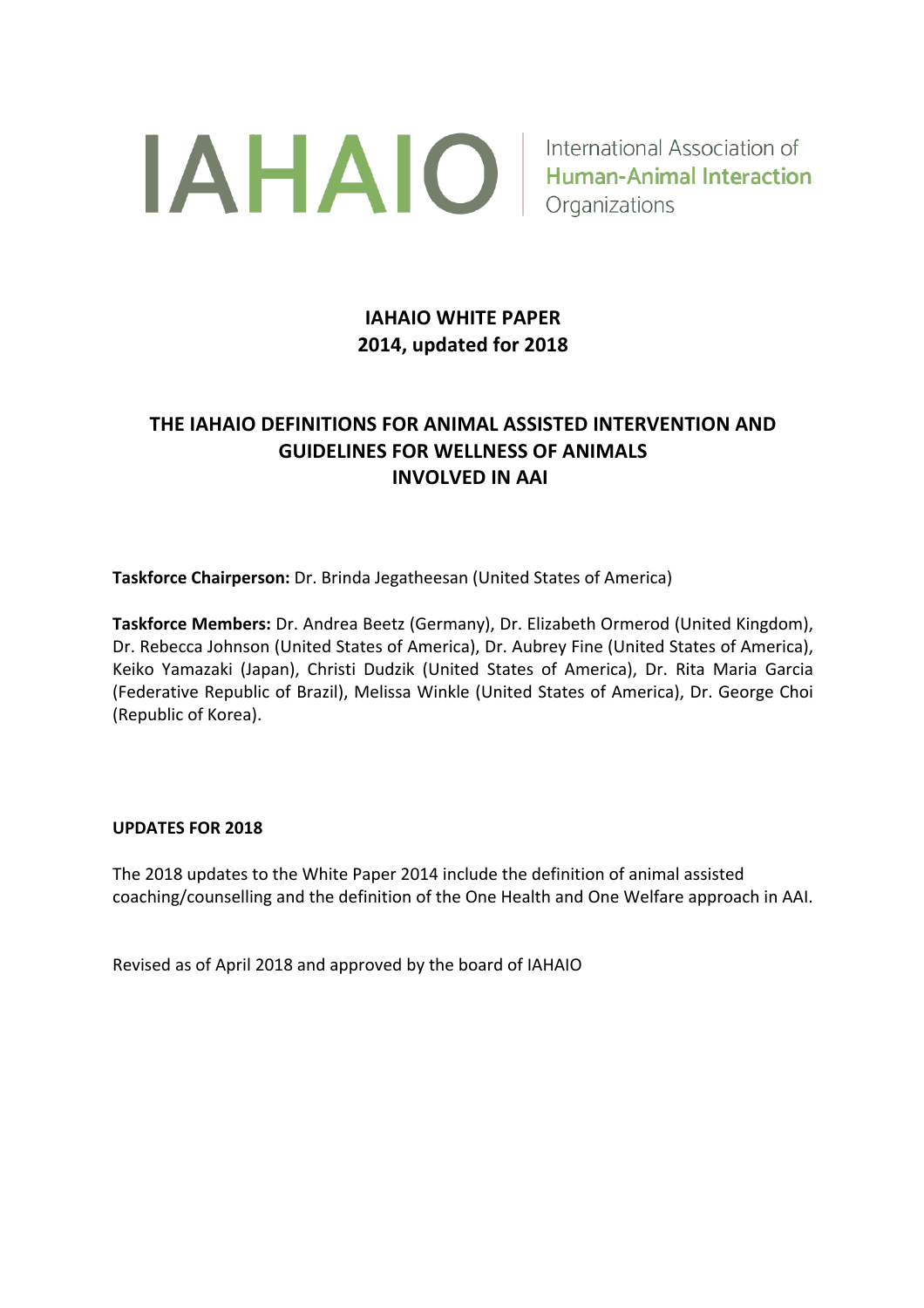## **TABLE OF CONTENTS**

| The Task Force for the IAHAIO Definitions for Animal Assisted Intervention and |  |
|--------------------------------------------------------------------------------|--|
| Definitions:                                                                   |  |
|                                                                                |  |
|                                                                                |  |
|                                                                                |  |
|                                                                                |  |
|                                                                                |  |
|                                                                                |  |
| Guidelines for Human and Animal Wellbeing in AAI:                              |  |
|                                                                                |  |
|                                                                                |  |
|                                                                                |  |
|                                                                                |  |
|                                                                                |  |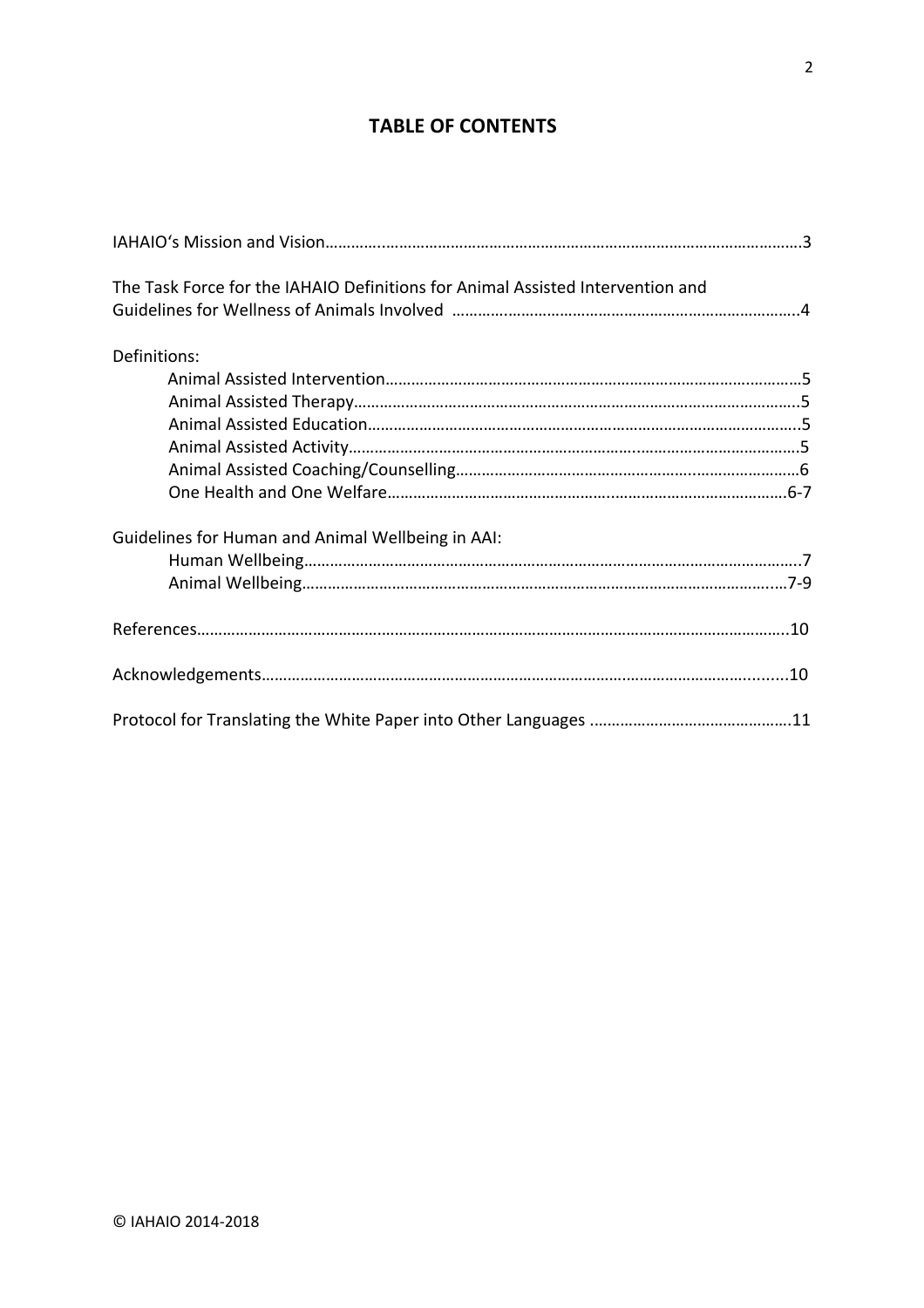## **INTERNATIONAL ASSOCIATION OF HUMAN-ANIMAL INTERACTION ORGANIZATIONS: MISSION AND VISION**

The International Association of Human-Animal Interaction Organizations (IAHAIO) is the leading global association of organizations concerned with advancing the field of humananimal interaction (HAI). This is accomplished through research, education and collaboration among its members, policy makers, clinical practitioners, other human animal interaction organizations and the general public.

Many of its member organizations are involved in animal assisted activity, animal assisted therapy, animal assisted education, and/or service animal training. IAHAIO aims to promote respectful and responsible human and animal treatment during interventions and interactions with animals.

IAHAIO has over 90 multi-disciplinary member organizations and professional associations globally such as the AVMA, AAHA, FECAVA, FVE, JAHA, KAHA, WAP, and AAH-ABV in the veterinary medical field, the HABRI Foundation, ISAZ, and a wide range of academic centers, and AAI practice organizations. The very large cadre of member organizations strongly positions IAHAIO to lead the field of HAI in important directions.

IAHAIO holds international conferences and workshops which provide a wide range of vital information and unique networking opportunities for those in the field of HAI aimed at fostering dialogue, information exchange and planning strategies to move the field of HAI forward as well as addressing vital issues in the field.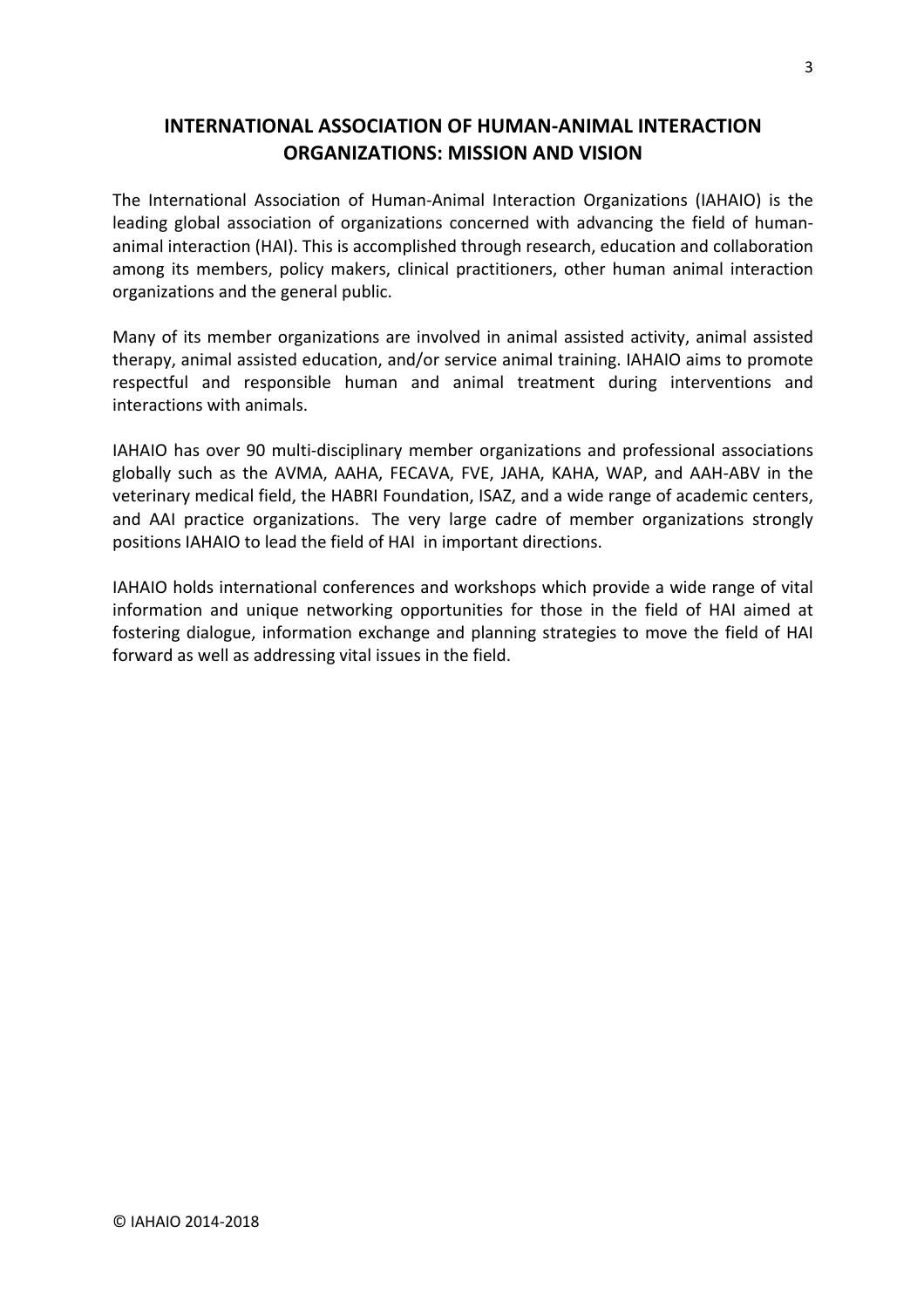# **THE TASK FORCE FOR THE IAHAIO DEFINITIONS FOR ANIMAL ASSISTED INTERVENTION AND GUIDELINES FOR WELLBEING ANIMALS INVOLVED IN AAI**

The Task Force for the IAHAIO Definitions for Animal Assisted Intervention and Guidelines for Wellness of Animals Involved was established in March 2013. Those appointed to serve on the Task Force were academics, veterinary medicine professionals, and practitioners from different countries with a background in, or special knowledge in different dimensions in the field of Human-Animal Interaction (HAI).

Challenges facing the field of HAI at an international level are numerous. For example the plentiful and various terminologies of Animal Assisted Intervention (AAI) result in confusion. There is also a dearth of guidelines regarding those involved, especially concerning the animals. Recognizing the urgency to address the issues above, a Task Force was established and charged with the responsibility of clarifying and making recommendations on AAI terminologies and definitions and outlining ethical practices for the wellbeing of animals involved.

The recommendations of the 2014 Task Force provided in the White Paper were the result of a year of thorough, thoughtful and candid discussions about the gravity of the confusion and lack of guidelines confronting the field of HAI, respectful and proactive sharing of information and different points of view and careful review of pertinent materials**.** The IAHAIO board reviewed all suggested revisions made by the majority of members at the 2014 AGM in Amsterdam and those that were unanimously supported by the board have been included.

The White Paper is intended for medical, allied health, public health and care and veterinary professionals involved in animal assisted interventions.

The Task Force encourages IAHAIO members to have these definitions and guidelines adopted and implemented in theory, research and practice as they stand in their own programs and those of others working within the geographic range of the member's organization. The Task Force also recommends IAHAIO members to promote these definitions and guidelines in their respective countries.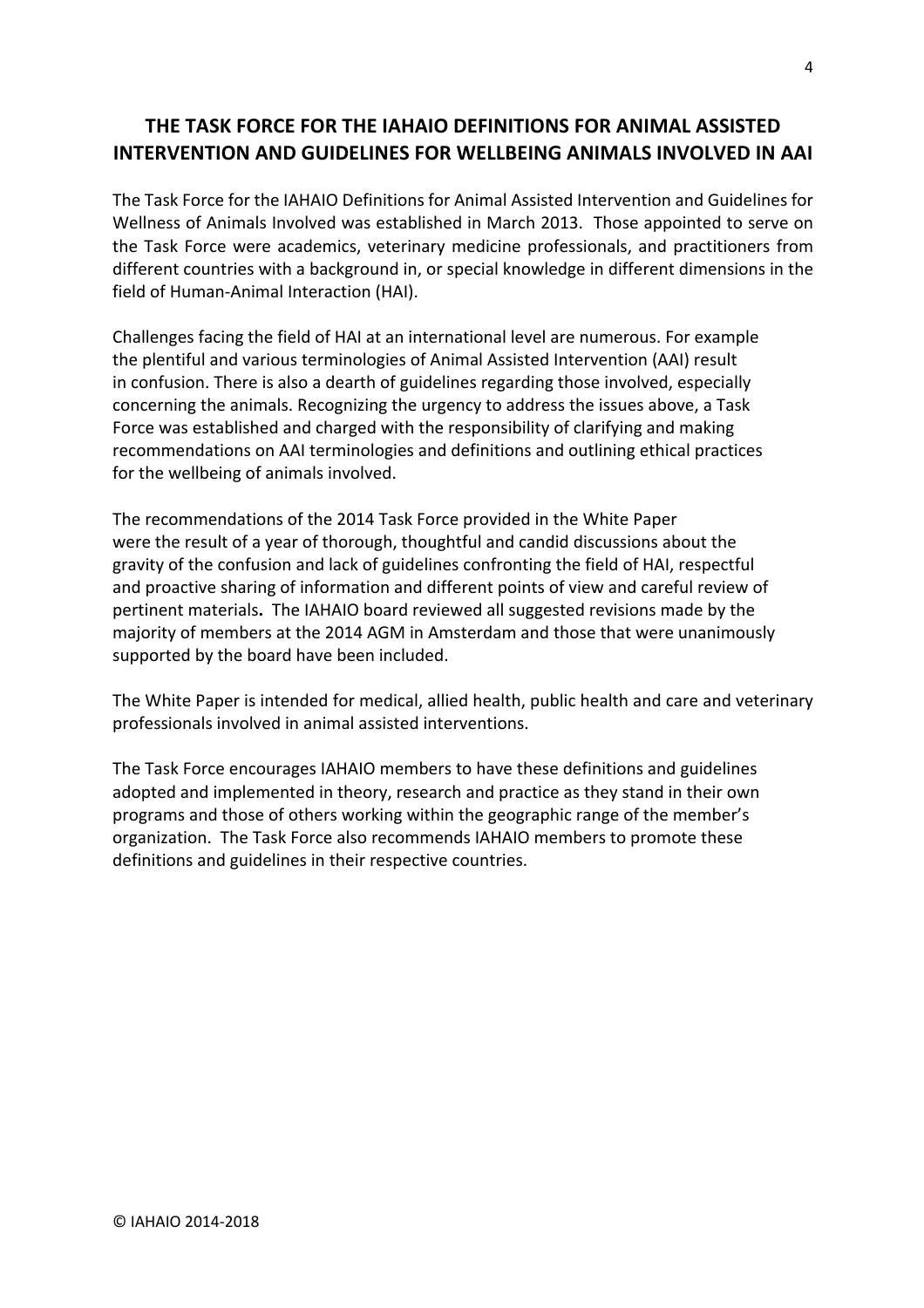#### **DEFINITIONS**

**Animal Assisted Intervention (AAI)**: an Animal Assisted Intervention is a goal oriented and structured intervention that intentionally includes or incorporates animals in health, education and human services (e.g., social work) for the purpose of therapeutic gains in humans. It involves people with knowledge of the people and animals involved. Animal assisted interventions incorporate human-animal teams in human services such as Animal Assisted Therapy (AAT), Animal Assisted Education (AAE) or Animal Assisted Activity (AAA). They also include Animal Assisted Coaching (AAC). Such interventions should be developed and implemented using an interdisciplinary approach.

**Animal Assisted Therapy (AAT)**: Animal Assisted Therapy is a goal oriented, planned and structured therapeutic intervention directed and/or delivered by health, education or human service professionals, including e.g. psychologists and social workers. Intervention progress is measured and included in professional documentation. AAT is delivered and/or directed by a formally trained (with active licensure, degree or equivalent) professional with expertise within the scope of the professionals' practice. AAT focuses on enhancing physical, cognitive, behavioral and/or socio-emotional functioning of the particular human recipient either in the group or individual setting. The professional delivering AAT (or the person handling the animal under the supervision of the human service professional) must have adequate knowledge about the behavior, needs, health and indicators and regulation of stress of the animals involved.

**Animal Assisted Education (or Animal Assisted Pedagogy**): Animal Assisted Education (AAE) is a goal oriented, planned and structured intervention directed and/or delivered by educational and related service professionals. AAE is conducted by qualified (with degree) general and special education teachers either in the group or individual setting. An example of AAE delivered by a regular education teacher is an educational visit that promotes responsible pet ownership. AAE, when done by special (remedial) education teachers is also considered therapeutic and a goal oriented intervention. The focus of the activities is on academic goals, pro-social skills and cognitive functioning. The student's progress is measured and documented. The professional delivering AAE, including regular school teachers (or the person handling the animal under the supervision of the education professional) must have adequate knowledge about the behavior, needs, health and indicators and regulation of stress of the animals involved.

**Animal Assisted Activity (AAA)**: AAA is a planned and goal oriented informal interaction and visitation conducted by the human-animal team for motivational, educational and recreational purposes. Human-animal teams must have received at least introductory training, preparation and assessment to participate in informal visitations. Human-animal teams who provide AAA may also work formally and directly with a healthcare, educator and/or human service provider on specific documentable goals. In this case they are participating in AAT or AAE that is conducted by a specialist in his/her profession. Examples of AAA include animal assisted crisis response that focuses on providing comfort and support for trauma, crisis and disaster survivors, and visiting companion animals for "meet and greet" activities with residents in nursing homes. The person delivering AAA must have adequate knowledge about the behavior, needs, health and indicators of stress of the animals involved.

© IAHAIO 2014-2018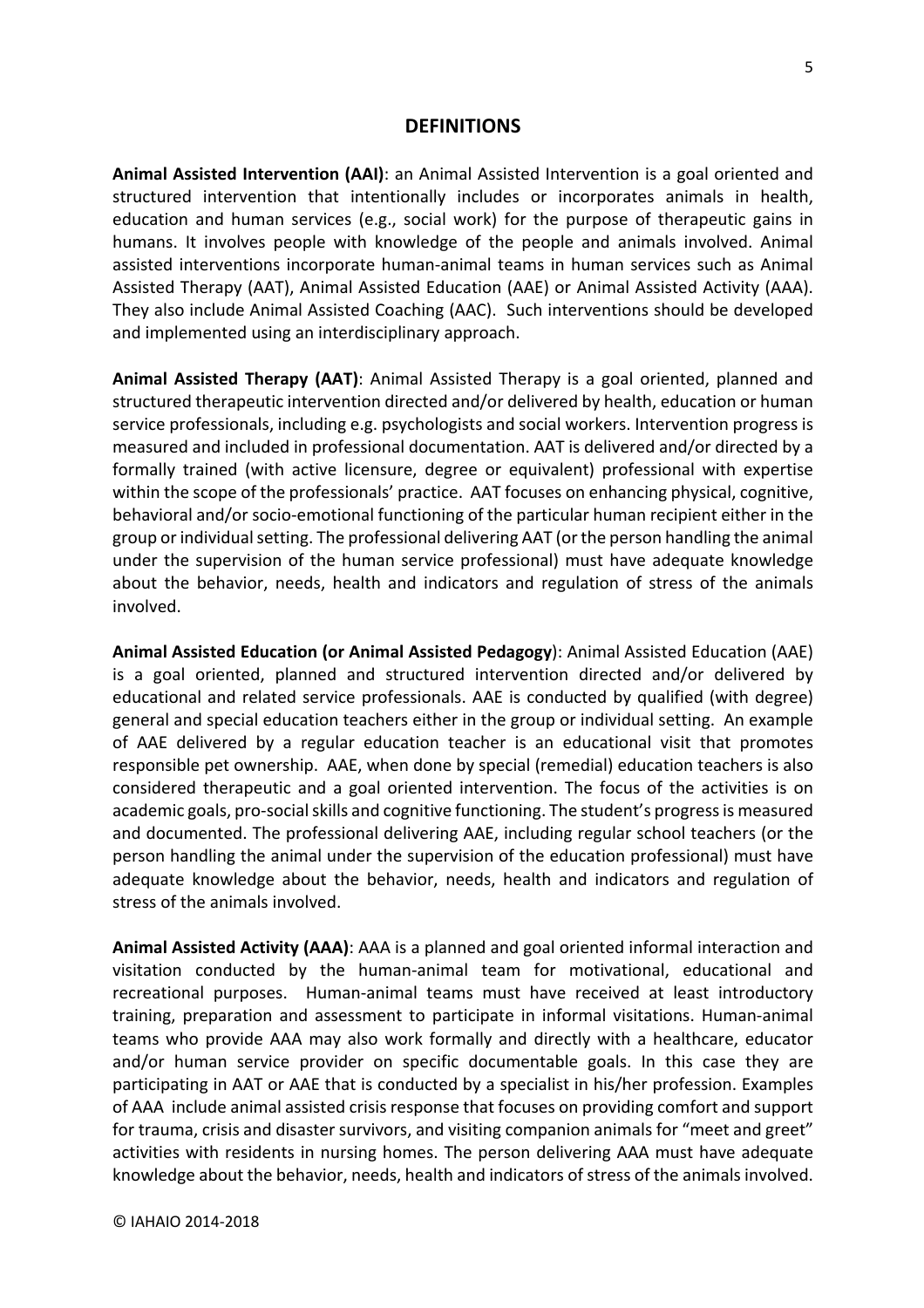**Animal Assisted Coaching/Counselling (AAC):** Animal Assisted Coaching/Counselling is a goal oriented, planned and structured animal assisted intervention directed and/or delivered by professionals licensed as coaches or counsellors. Intervention progress is measured and included in professional documentation. AAC is delivered and/or directed by a formally trained (with active licensure, degree or equivalent) professional coach or counsellor with expertise within the scope of the professionals' practice. AAC focuses on enhancing personal growth of the recipient, on insight and enhancement of groups processes, or on social skills and/or socio-emotional functioning of the coachee(s) or client(s). The coach/counsellor delivering AAC (or the person handling the animal under the supervision of the coach/counsellor) must have adequate training about the behavior, needs, health and indicators and regulation of stress of the animals involved.

### **ONE HEALTH AND ONE WELFARE**

One Health is not a new concept. It dates back to the 1800s when scientists determined many similarities in disease processes of humans and animals. More recently, its applications involve veterinary and other scientists collaborating to protect public health. One Health recognizes that the "health of the people is connected to the health of animals and the environment" and the "goal is to attain optimal health outcomes recognizing the interconnectedness between people, animals, plants and their shared environment." (Center for Disease Control, USA). The Center for Disease Control has adopted the World Health Organization's definition for health namely "a state of complete physical, mental and social well-being" (WHO, 1946).

More recently the interdisciplinary approach has been extended to One Welfare which recognizes the interrelationship between animal welfare, human well-being and the environment. (Pinillos, 2016) The interdisciplinary collaborative nature of both these approaches provides unique opportunities for professionals from several disciplines and stakeholders to collaborate locally, nationally and globally to achieve optimal health for people, animals and the environment. The World Health Organization's reference to emotional and social states can also be found in One Welfare (Fraser, 2008) which emphasizes the strong link between animal welfare and human health.

One Health and One Welfare are relevant to Animal Assisted Interventions, the goals of which are similar; the improvement of human health, wellness and functioning. Veterinarians can utilize their knowledge of human-animal interactions and of animal health and behavior to address public health issues within a One Health One Welfare framework. Companion animal veterinarians are beginning to adopt such a mode of practice to support the welfare and quality of life of clients whilst delivering high standards of veterinary care in an approach termed bond-centered veterinary practice (Ormerod, 2008)

Jordan and Lem (2014) eloquently explain that "where there are poor states of human welfare there commonly exist poor states of animal welfare (…) Similarly, animals often act as indicators of human health and welfare as can be seen in the link between animal abuse and family violence" (p. 1203). It would be unethical to initiate an AAI with a goal of improving a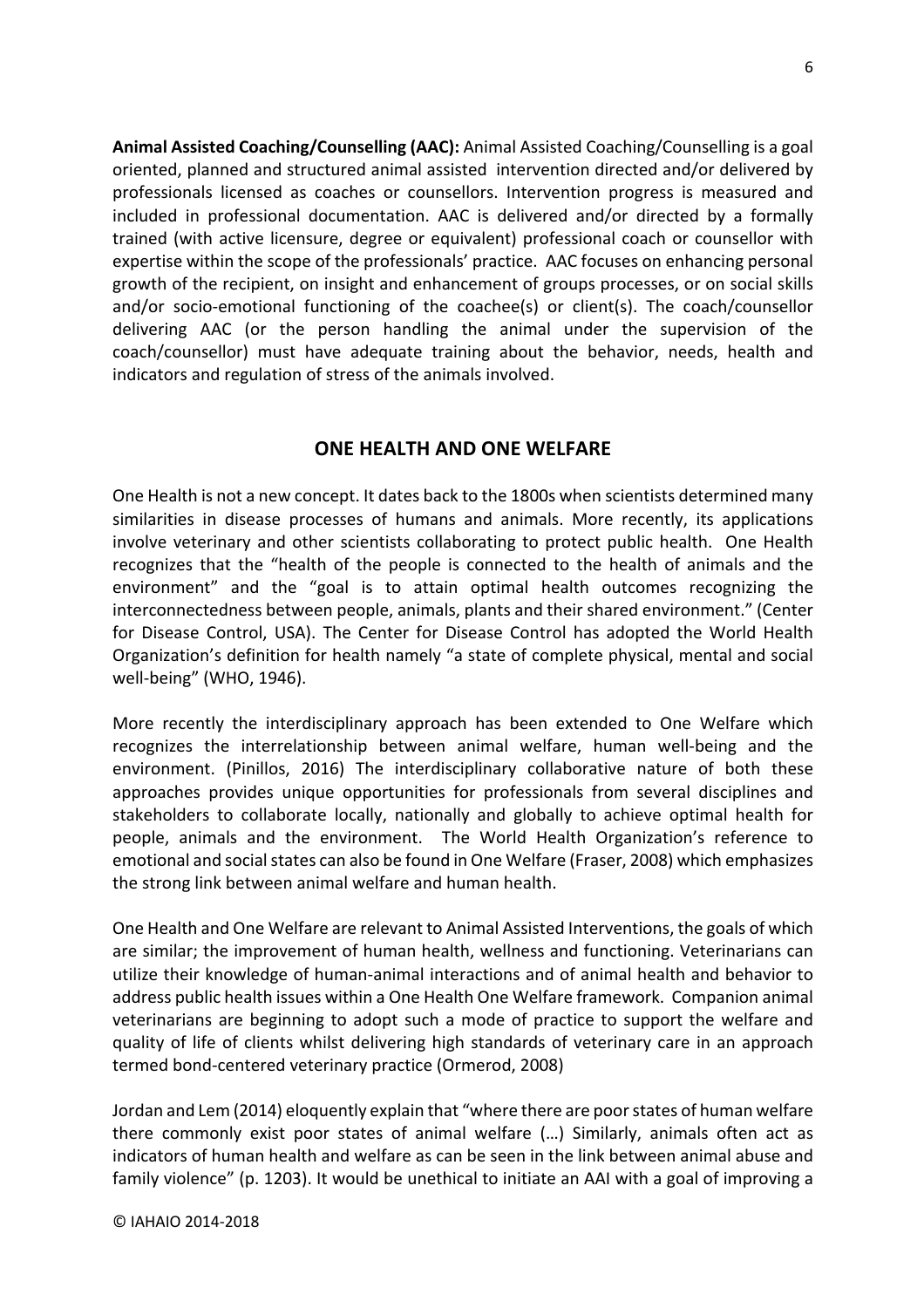patient's welfare through a program that compromises the well-being of the animal or other individuals. In designing effective AAI's, facilities and handlers must ensure that adequate provisions and protocols are in place to continually monitor and safeguard the health and well-being of all patients, staff, handlers, visitors and animals involved. A One Health One Welfare interdisciplinary approach will enable this objective.

### **GUIDELINES FOR HUMAN AND ANIMAL WELLBEING IN AAI**

A One Health One Welfare interdisciplinary approach should be employed from the initial planning stages and throughout the life of each program to help ensure that proper safeguarding protocols are in place to protect the health of both human and animal participants.

#### **Human Wellbeing**

- § Safety measures for clients must be in place. Professionals must reduce risk for clients involved in AAI. They must ensure that clients do not have species or breed specific allergies, be aware of high risk in some population and of exclusion criteria depending on the risk (e.g., infection in immunosuppressed patients, and diseases which can be spread from client to client via the animal. In some situations, for example, working with immunosuppressed patients, public health specialists may require screening tests for animals to ensure they are not carrying particular infections.
- § Animal handlers need to understand the needs of the recipients involved. They should have received training in the human context in which the AAI will occur.
- Recipients may have different views about specific animals included in interventions. When the recipients' beliefs – religious, cultural, or otherwise – run counter to recommended AAI, it is advisable that professionals discuss alternatives with recipients or their families, if incapacitated.

#### **Animal Wellbeing**

AAI should only be performed with the assistance of animals that are in good health, both physically and emotionally and that enjoy this type of activity. It is mandatory that handlers must be familiar with the individual animals taking part in an intervention. Professionals are held accountable for the well-being of the animals they are working with. In all AAI, professionals need to consider the safety and welfare of all participants. Professionals must understand that the participating animal, independent of the species, is not simply a tool, but a living being. Below are descriptions of best practices for animals involved in AAI and AAA, including assistance and service dogs.

§ Only domesticated animals can be involved in interventions and activities. Domesticated animals (e.g., dogs, cats, horses, farm animals, guinea pigs, rats, fish,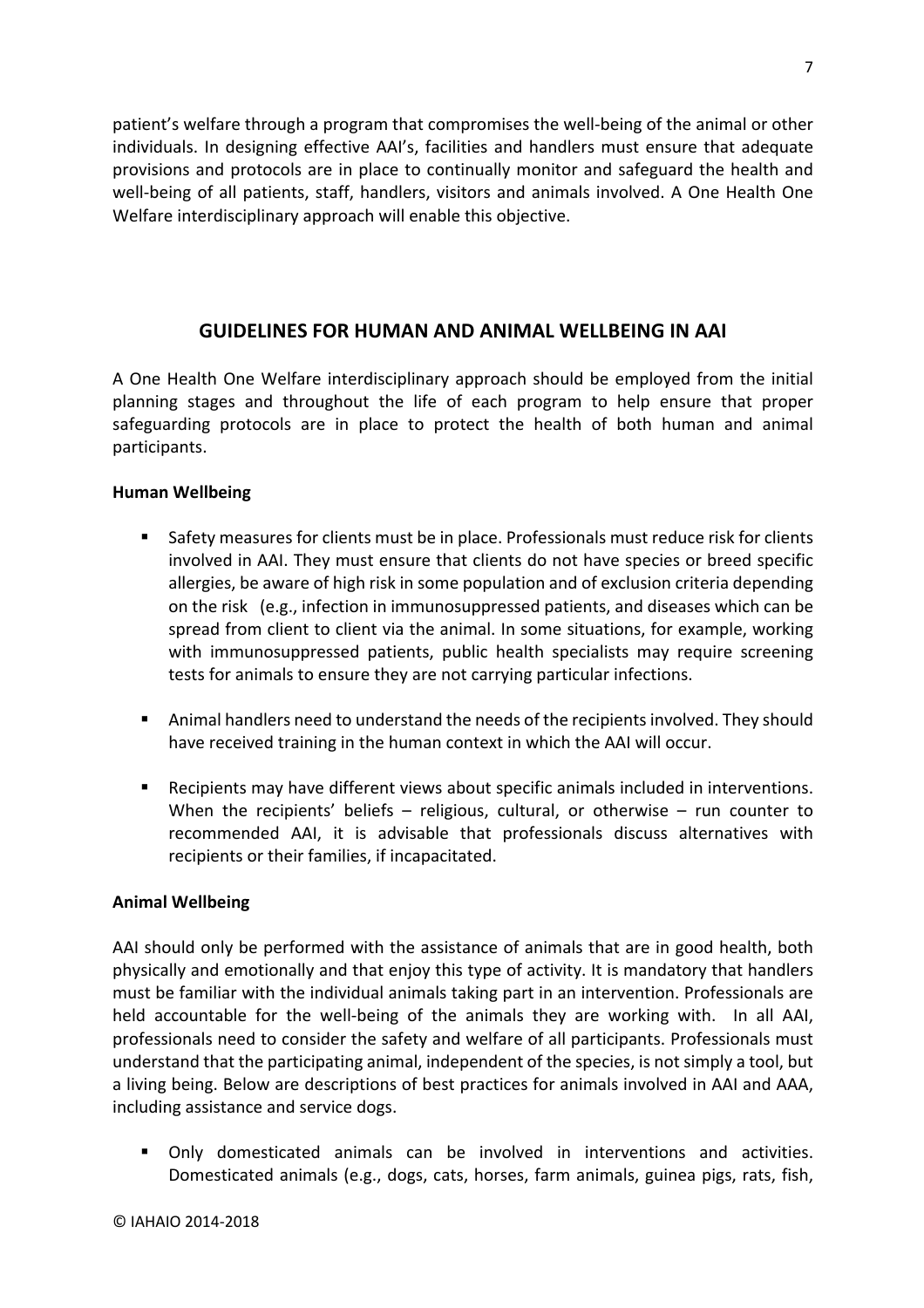birds) are those animals that have been adapted for social interactions with humans. However, it is important to note that although many species of fish are kept as pets in institutions, few are adapted for social interactions. (Birds and fish should not be wild caught, but captive bred). Domesticated animals must be well socialized with humans and trained with humane techniques, such as positive reinforcement. Domesticated animals (dogs, cats, equines) should be registered with one of the national/international organization as meeting certain criteria.

- § Wild and exotic species (e.g., dolphins, elephants, capuchin monkeys, prairie dogs, arthropods, reptiles), even tame ones, cannot be involved in interactions. The reasons are many and include high risks to clients from zoonoses and animal welfare issues. The Whale and Dolphin Conservation Society's statement on Dolphin assisted therapy is that it unlikely meets the psychological or physical welfare needs of either human participants or dolphins (Brakes & Williamson, 2007, p.18). However, observation and contemplation about wild animals in the natural world and in wild life sanctuaries that meet national/international animal welfare standards may be involved as opposed to direct contact with wild animals provided it is done in a way not to cause the animals any stress or damage to their habitat.
- Not all animals, including many that would be considered "good pets" by their owners, are good candidates for AAI. Animals considered for participation in AAI or AAA should be carefully evaluated for behavior and temperament by an expert in animal behavior such as veterinarians and animal behaviorists. Only those with the proper disposition and training should be selected for AAI. Regular evaluations should be performed to ensure that the animals continue to show proper disposition. A veterinarian should also examine animals considered for AAI before their involvement with recipients – assessing them for health, and ensuring that all appropriate preventive medicine protocols are in place, and for resident animals ensuring that the environment and recipient group would suit their needs.
- Handlers and professionals working with animals should have received training and knowledge of the animals' well-being needs, including being able to detect signs of discomfort and stress. Professionals should have taken a course on general animal behavior and appropriate human-animal interactions and species specific (i.e., horses, pigs, hamsters, gerbils, and others) interactions.
- Professionals must have an understanding of animal specific boundaries that are normal and respectful to them. Animals participating in AAI should never be involved in such ways that their safety and comfort are jeopardized. Examples of such inappropriate activities and therapy exercises include, but are not limited to, recipients (children and adults) jumping or bending over animals, dressing up animals in human clothes or costumes, outfitting animals with uncomfortable accessories (dressing other that clothes such as bandanas, weather related jackets, booties designed specifically for animals), or asking an animal to perform physically challenging or stressful tasks (e.g., crawling, leaning/bending in unnatural positions, pulling heavy gear) or tricks and exercises that require such movements and postures. Recipients should be supervised at all times and in all settings (e.g., schools, therapy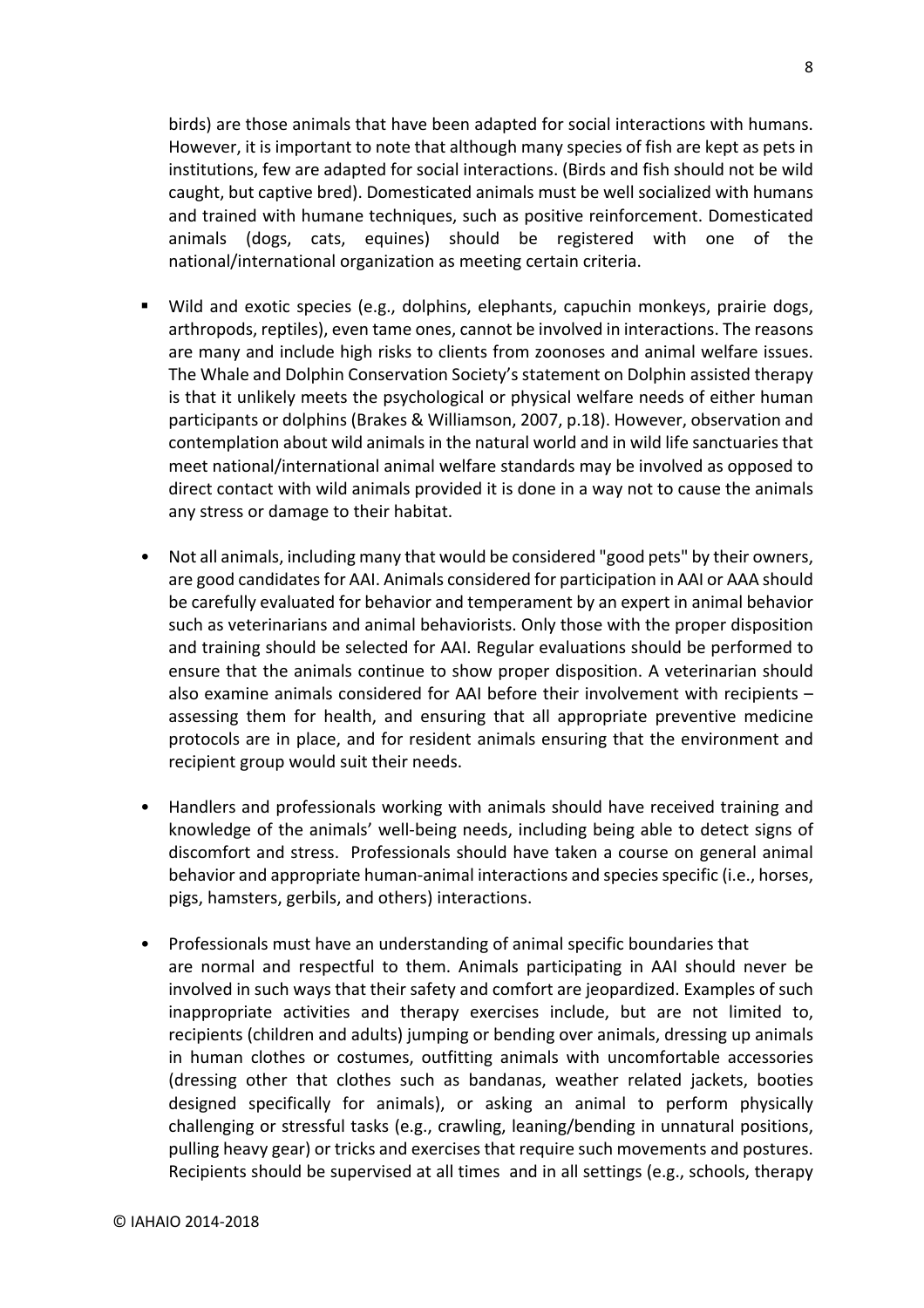sites, nursing homes) to make sure that they are not teasing the animal (e.g., pulling tail/ears, sitting on or crawling under the animal) or otherwise treating the animal inappropriately, thereby putting themselves and the animal at risk.

- Professionals who are responsible for the well-being of the animal during intervention must ensure that the animal is healthy, well rested, comfortable, and cared for during and after the sessions (e.g., provision of fresh water, work floors that are safe and suitable). Animals must not be overworked or overwhelmed and sessions should be time limited (30-45 minutes).
- Proper veterinary care must be provided*.* All animals participating in AAI or AAA must be checked by a veterinarian during the selection process and on a regular basis. The frequency of these checks should be decided by the veterinarian based on each animal's needs and the type of activities the animal is involved in. Care of the animals must be appropriate to the species. This includes species specific food and housing, appropriate temperature, lighting, environment enrichment and other pertinent features and ensuring that the animal is able to maintain natural behavior to the extent possible.
- Adequate measures must be taken to prevent zoonoses. Professionals must ensure that the animals receive a routine health evaluation by a licensed veterinarian at least once a year regarding appropriate vaccinations, and parasite prevention. Animals involved in AAI must not be fed raw meat or other raw biological protein e.g. unpasteurized milk. (with the exception of unweaned animals receiving their dam's milk) (Murthy et al. 2005)
- § Professionals and administrators working in partnership with visiting or resident animals in institutions such as schools, psychiatric wards, prisons & residential programs need to be aware of local (e.g., school, district, state) laws and policies. Within their own programs and institutions professionals should advocate for policies and procedures to ensure care is provided for animals assisting in AAI. The formation of an ethics committee is advised and the committee must include individuals knowledgeable in animal welfare (e.g., veterinarian)
- **•** Assistance Dogs are highly specialized and guidelines for professionals working in partnerships with Assistance dogs are not part of this document.

Given the biological and psychological evidence for the innate affinity of humans to companion animals and vice-versa and a commitment to their health and welfare, the members of the International Association of Human-Animal Interaction Organizations overwhelmingly embrace the concept of "One Health," which asserts that the health and wellness of animals, people, and the environment are inextricably linked (http://www.iahaio.org/files/declarationchicago.pdf, IAHAIO 2013 Chicago Declaration).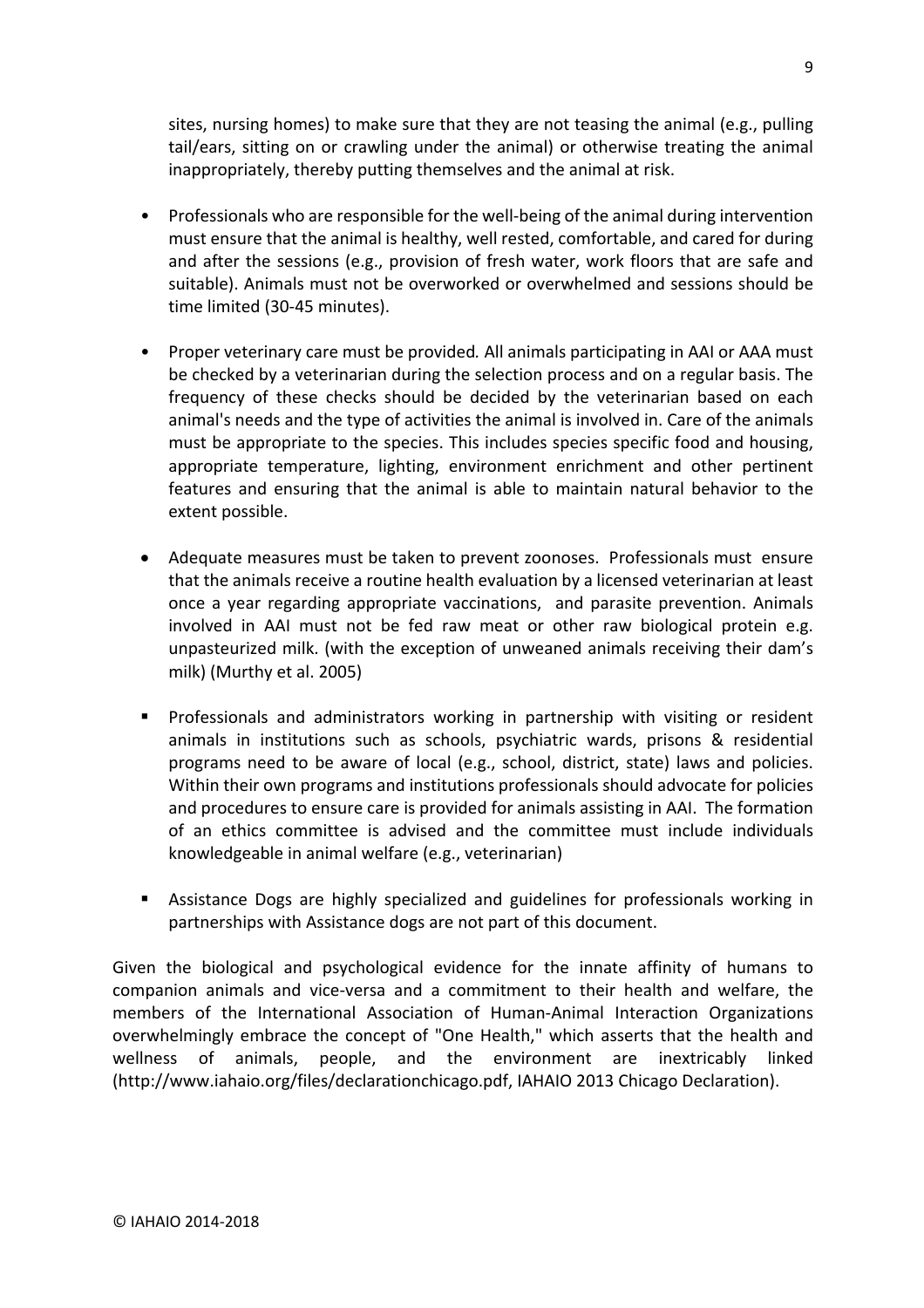### **REFERENCES**

- 1. American Veterinary Medical Association (AVMA) (nd). *Animal-Assisted Interventions: Guidelines.* Link: https://www.avma.org/KB/Policies/Pages/Animal-Assisted-Interventions-Guidelines.aspx
- 2. Brakes, P., & Williamson, D (2007). *Dolphin Assisted Therapy*. The Whale and Dolphin Conservation Society. Link: https://oceancare.org/wpcontent/uploads/2016/07/Report\_Delphintherapie\_Brakes-Williamson\_Can-you-put-yourfaith-in-DAT\_EN\_2007.pdf
- 3. Farm Animals Welfare Council (FAWC) (1979, 2009). *Five Freedoms*. Link: https://webarchive.nationalarchives.gov.uk/20121010012427/http://www.fawc.org.uk/free doms.htm
- 4. Fraser D. (2008). *Understanding Animal Welfare: The Science in its Cultural Context*. Oxford: Wiley-Blackwell.
- 5. Jordan, T,. Lem, M. (2014). One Health, One Welfare: Education in practice Veterinary students' experiences with Community Veterinary Outreach, *Canadian Veterinary Journal*, vol. 55(12), pp. 1203–1206; link: https://www.ncbi.nlm.nih.gov/pmc/articles/PMC4231813/
- 6. Murthy, R., Bearman, G., Brown, S., Bryant, K., Chinn, R., Hewlett, R., George, G., Goldstein E., Holzmann-Pazgal, G., Rupp, M., Wiemken, T., Weese, S., Weber, D. (2015). Animals in Healthcare Facilities: Recommendations to Minimize Potential Risks. "Infection Control and Hospital Epidemiology", vol. *36*(5), pp. 495-516. DOI: 10.1017/ice.2015.15
- 7. Ormerod, E. J (2008). Bond-centered veterinary practice: Lessons for veterinary faculty and students. *Journal of Veterinary Medical Education*, vol. 35 (4), pp. 545-551
- 8. Pinillos, R., Appleby, M., Scott-Park, F., Smith, C.W. (2015). One Welfare, "Veterinary Record" vol. 177, pp. 629-630; link: http://dx.doi.org/10.1136/vr.h6830
- 9. World Health Organization (1946). *WHO Definiton of Health*. Preamble to the Constitution of WHO as adopted by the International Health Conference, New York, 19 June - 22 July 1946; signed on 22 July 1946 by the representatives of 61 States (Official Records of WHO, no. 2, p. 100) and entered into force on 7 April 1948. The definition has not been amended since 1948.

### **ACKNOWLEDGEMENT**

With appreciation to colleagues in animal health, behavior and welfare fields and to the American Veterinary Medical Association, Humane Society of the United States, American Humane Society, Assistance Dogs International, International Fund for Animal Welfare, and the Whale and Dolphin Conservation Society for their views on animal welfare in AAI.